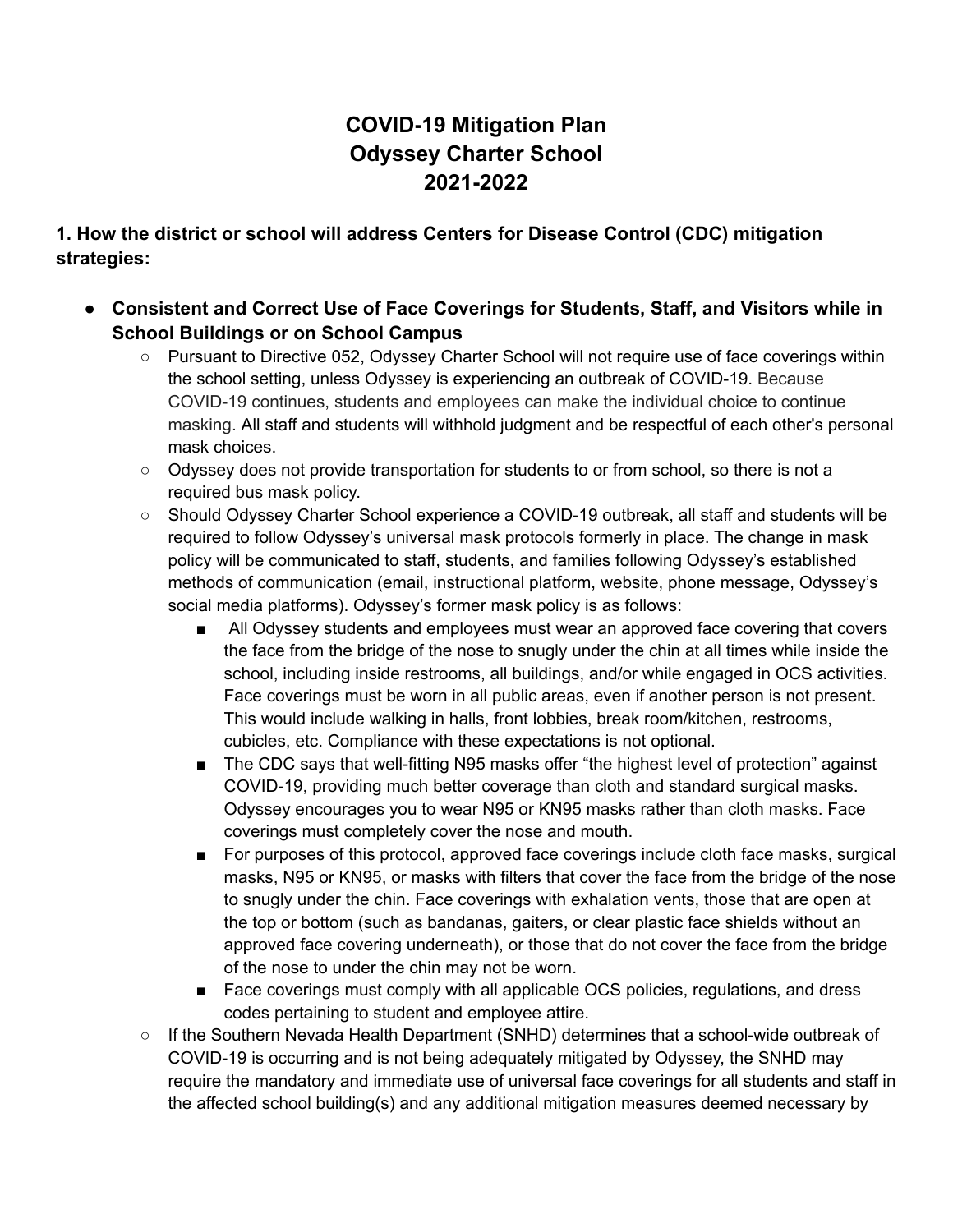the SNHD for Odyssey. In such an event, the face covering requirement and any other mitigation measures remain in effect until the local health authority determines that the outbreak is closed.

### **● Masking for shortened isolation and quarantine**

- **○** WHO NEEDS TO QUARANTINE:
	- People who have come into close contact with someone with COVID-19 and are in one of the following groups need to quarantine:
		- People who are ages 18 and older and completed the primary series of recommended vaccine, but have not received a recommended booster shot when eligible.
		- People who are 18 years and older who received the single-dose Johnson & Johnson vaccine (completing the primary series) over 2 months ago and have not received a recommended booster shot
		- People who are not vaccinated or have not completed a primary vaccine series.
	- Quarantine starts the day of last known contact to a positive individual (day 0) and lasts for five days. For example, if the last known exposure was Friday (day 0), the student or staff could return to school after five days, or on Thursday (day 6) if no symptoms have developed. Upon return, the student or staff must wear a well-fitting mask for a minimum of five additional days.
	- Based on Guidance from the Nevada Department of Health and Human Services, Odyssey Staff and Students are not eligible for a Test to Stay program because Odyssey has not adopted a universal masking program.

#### ○ WHO DOES NOT NEED TO QUARANTINE:

- People who have come into close contact with someone with COVID-19 and are in one of the following groups do not need to quarantine:
	- Age 18 or older and have received all recommended vaccine doses, including boosters and additional primary shots for some immunocompromised people.
	- Students 12-17 years old who have completed their primary vaccine series but have not yet received all eligible boosters. This is to allow time for students to catch up with the latest recommendations and to minimize disruption to in-person learning.
	- Age 5-11 years and completed the primary series of COVID-19 vaccines.
	- Anyone who has had confirmed COVID-19 within the last 90 days (who tested positive using a viral test, meaning a positive PCR or an antigen test. Antibody tests do not count).
	- Based on Guidance from the Nevada Department of Health and Human Services, Odyssey Staff and Students are not eligible for a Test to Stay program because Odyssey has not adopted a universal masking program.
	- All students and staff exposures that are exempt from quarantine, must wear a mask around others for 10 days. PCR or rapid test on day 5 is recommended.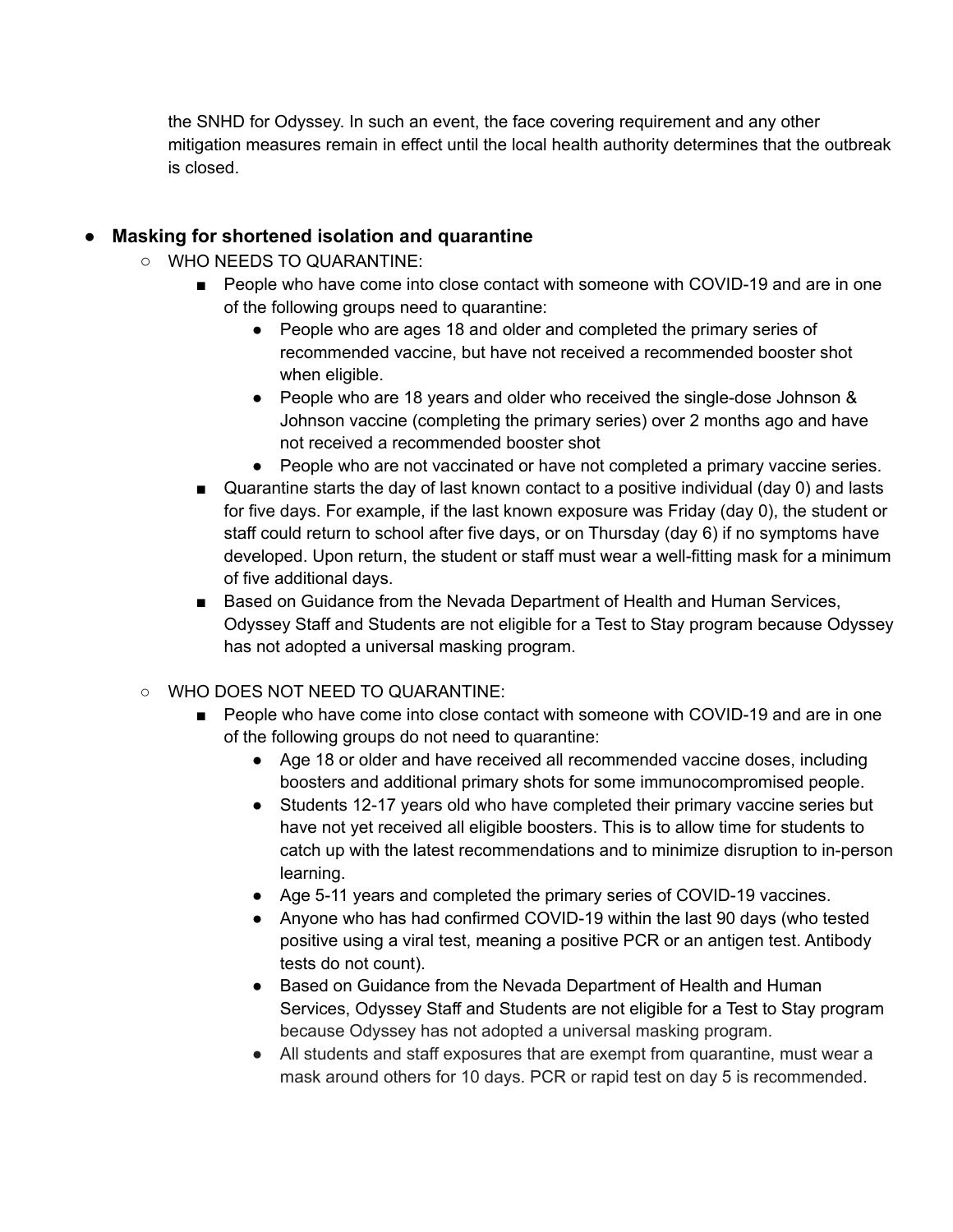- Isolation Procedures (for those that test positive for COVID-19)
	- Any individual who tests positive for COVID-19, regardless of whether they are symptomatic and regardless of whether they are vaccinated or boosted, must isolate at home for a minimum of 5 days. If they are asymptomatic or have resolving symptoms after 5 days, they can discontinue isolation but must continue to wear a well-fitting mask around others for 5 additional days. If students or staff are unable or unwilling to wear a mask when around others after day 5, they should continue to isolate for a full 10 days.
- SYMPTOMATIC PERSONS THAT HAVE NOT TESTED POSITIVE FOR COVID-19:
	- The following are quidelines for when a student or staff member can return to school for situations that may arise if it is not possible to do a COVID-19 test OR there is a negative lab result:
		- A person that is symptomatic and is not able to take a COVID-19 test can return to school if:
			- At least 24 hours have passed without a fever (measured temperature of 100.0 F or greater) and without the use of fever reducing medications and an improvement of other symptoms. AND
			- $\circ$  At least 5 days have passed since the individual first displayed symptoms of COVID-19 AND
			- At least 5 days of well-fitted masking should be employed following recovery defined by the above scenarios.
		- A person that is symptomatic and has a different lab-confirmed diagnosis (e.g., RSV, flu, other) with either a negative COVID-19 test or COVID-19 testing was not performed can return to school if:
			- They follow protocol for their diagnosed illness (if applicable) AND
			- At least 24 hours have passed without a fever (measured temperature of 100.0 F or greater) and without the use of fever reducing medications and an improvement of other symptoms.

## **● Vaccination Promotion**

○ The Director of Human Resources has provided communication to staff regarding when and where vaccinations for COVID-19 are available. (eg. when initial and booster shots became available to those in education)

# **● Physical Distancing**

- Social distancing, also called "physical distancing," means keeping space between yourself and other people outside of your home. To practice social or physical distancing:
- Staff stay at least six feet (about two arms' length) from other staff.
- A distance of at least 6 feet is recommended between students and teachers/staff
- Do not gather in large groups and avoid close contact with other people (close contact is being within six feet of another person for 15 cumulative minutes of exposure over a 24-hour period).
- Stay out of crowded places.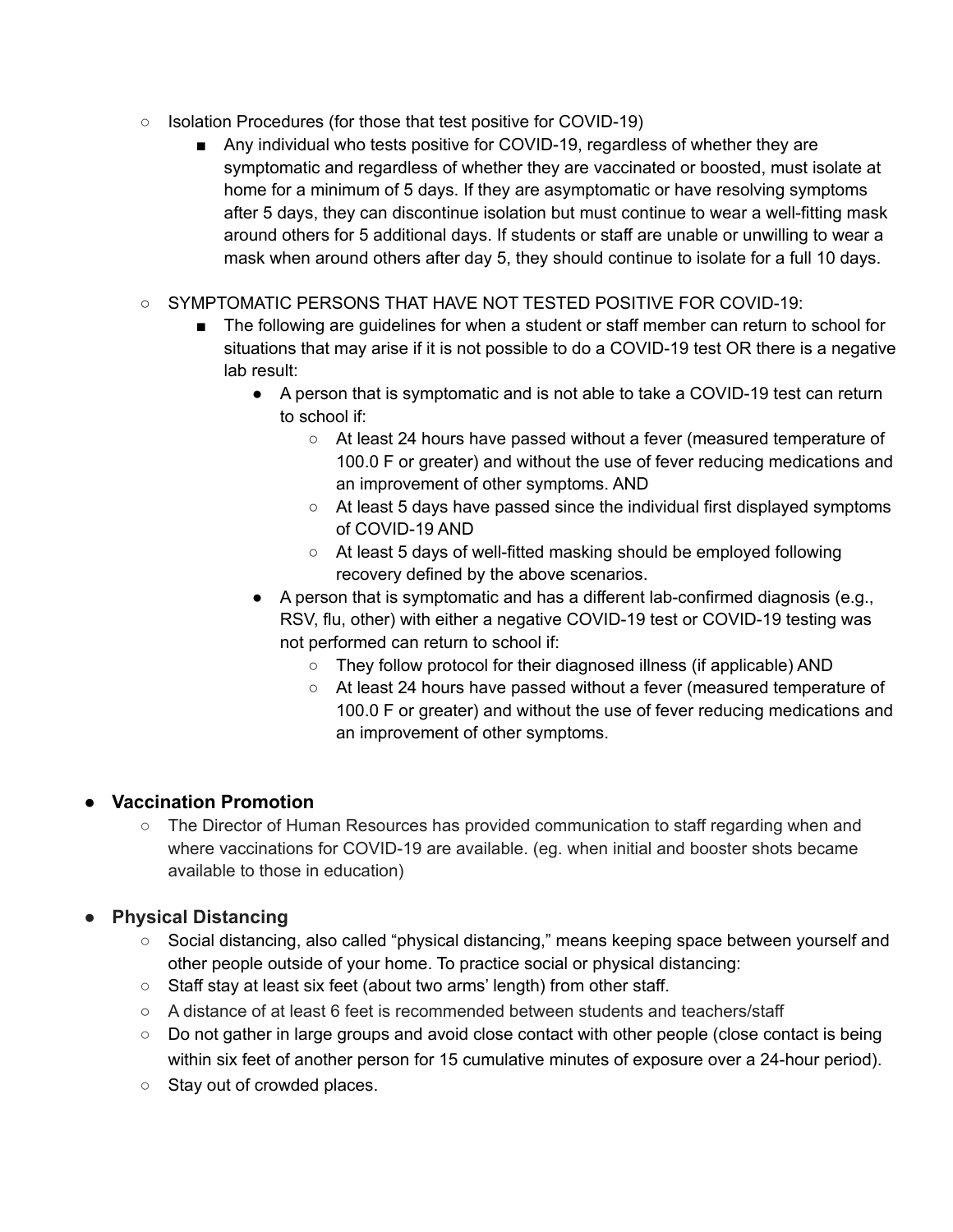- $\circ$  In the classroom, all students will be separated from each other by at least three (3) feet in all directions.
- Odyssey will utilize smaller class sizes.
- Staff will take breaks and eat lunch observing social distancing. Staff will eat lunch primarily at their individual workstations or outside. Chairs will be removed in the breakroom and rearranged, so they are six feet apart.

## **● Cohorting**

- Odyssey will minimize student transitions from one classroom to another and exposure to multiple teachers.
	- Students will not move from class to class. Rather, teachers will rotate into classes. Students will stay with the same cohort of other students during their duration on campus.
	- Teachers will stay in the classrooms assigned, interacting with only their staff and student cohort, as much as is possible.

# **● Ventilation**

- *○* All thermostats for air/heat must be set with the Fan ON at all times instead of being set to Auto. Please do not change this setting, and if you see it has been changed, please set it back. The Fan ON increases air circulation in the building and is important for respiratory health.
- *○* All air filters have been upgraded to Merv 8 and are changed on the recommended schedule.
- *○* Additional air quality systems ( HEPA air filters) have been added to all classrooms, offices, and public areas. HEPA air filters are changed on the recommended schedule.
- Odyssey is in the process of upgrading our central air handling units.

# **● Cleaning and Disinfecting**

- After every class, staff will sanitize each computer, keyboard, mouse, counter space and chair. In addition, they will sanitize all common touch-points, such as computer printers and doorknobs.
- Staff will ask students to wipe their own computer, keyboard, mouse, counter space, and chair with provided sanitizing wipes at the beginning of class and to sanitize their hands.
- After every class session (a.m. and p.m.), student restrooms will be fully sanitized.
- If a student or staff member has symptoms of illness, the classroom will have enhanced sanitization protocols.
- Students will not share materials, pencils, or headphones. Disposable headphones are provided as needed.
- $\circ$  If calculators or science equipment are required, staff will sanitize the items prior to use by any other student.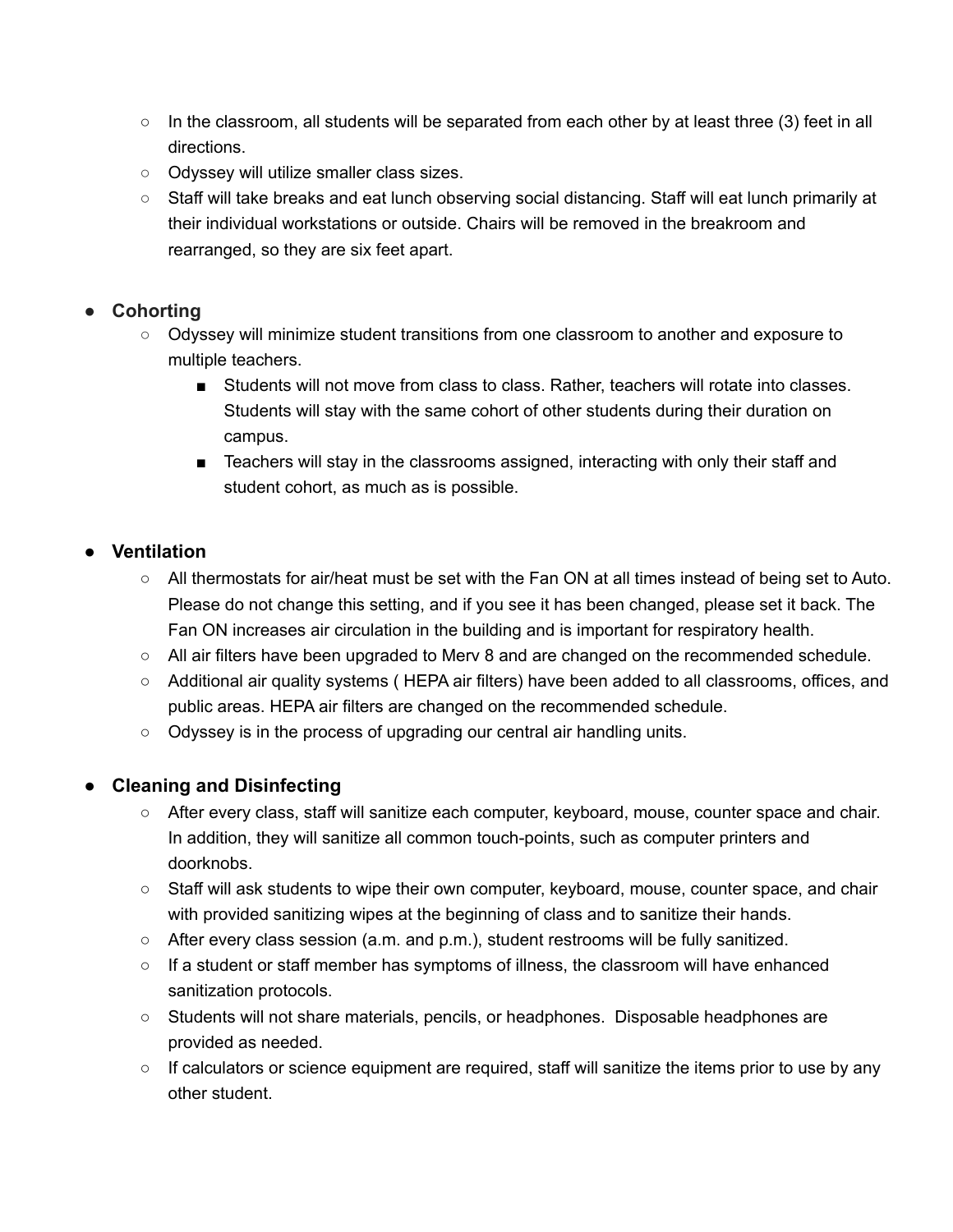## **● Handwashing and Respiratory Etiquette**

- Handwashing and the use of alcohol-based hand sanitizers help to prevent infections and reduce the number of viable pathogens on the hands. Access to handwashing supplies is essential. These supplies include soap, hand sanitizer with at least 60 percent alcohol (for staff and older children who can safely use hand sanitizer), paper towels, tissues, and no-touch trash cans.
- Handwashing is the single most effective infection control intervention (CDC).
- Hand hygiene is performed by washing hands with soap and water for at least 20 seconds or using hand sanitizer with 60-95 percent alcohol content until the product dries. If hands are visibly soiled, use soap and water.
- Staff members will perform hand hygiene frequently, including:
	- Before and after site check-in procedures.
	- Before and after contact with any student.
	- After contact with potentially infectious material.
	- Before putting on and after removing personal protective equipment (PPE), including gloves, to remove any pathogens that might have been transferred to bare hands during the removal process.
	- When handwashing stations are not readily available, the use of hand sanitizer should be encouraged. Students and staff will be encouraged to wash hands/use hand sanitizer often, such as:
		- After coughing, sneezing, or blowing nose.
		- After using the restroom.
		- Before eating or preparing food.
		- Before and after touching face.
		- Prior to classroom entry.
		- Before putting on and after removing gloves.
		- After touching frequently touched areas (e.g., doorknobs, handrails, shared computers).
- All staff and students should practice respiratory etiquette (covering coughs and sneezes) to keep from getting and spreading infectious illnesses, including COVID-19.
- $\circ$  If a student is exhibiting symptoms during class time (ie. coughing in class, stuffy nose/congestion), staff will call the Health Office immediately (ext 6524 or 6515).

## **● Employees Monitor Health**

○ A *Health Check* has been developed and required for all employees to complete at the start of their work shift. This includes answering a Self-Screener, taking your own temperature, and recording these activities on a sign-in sheet.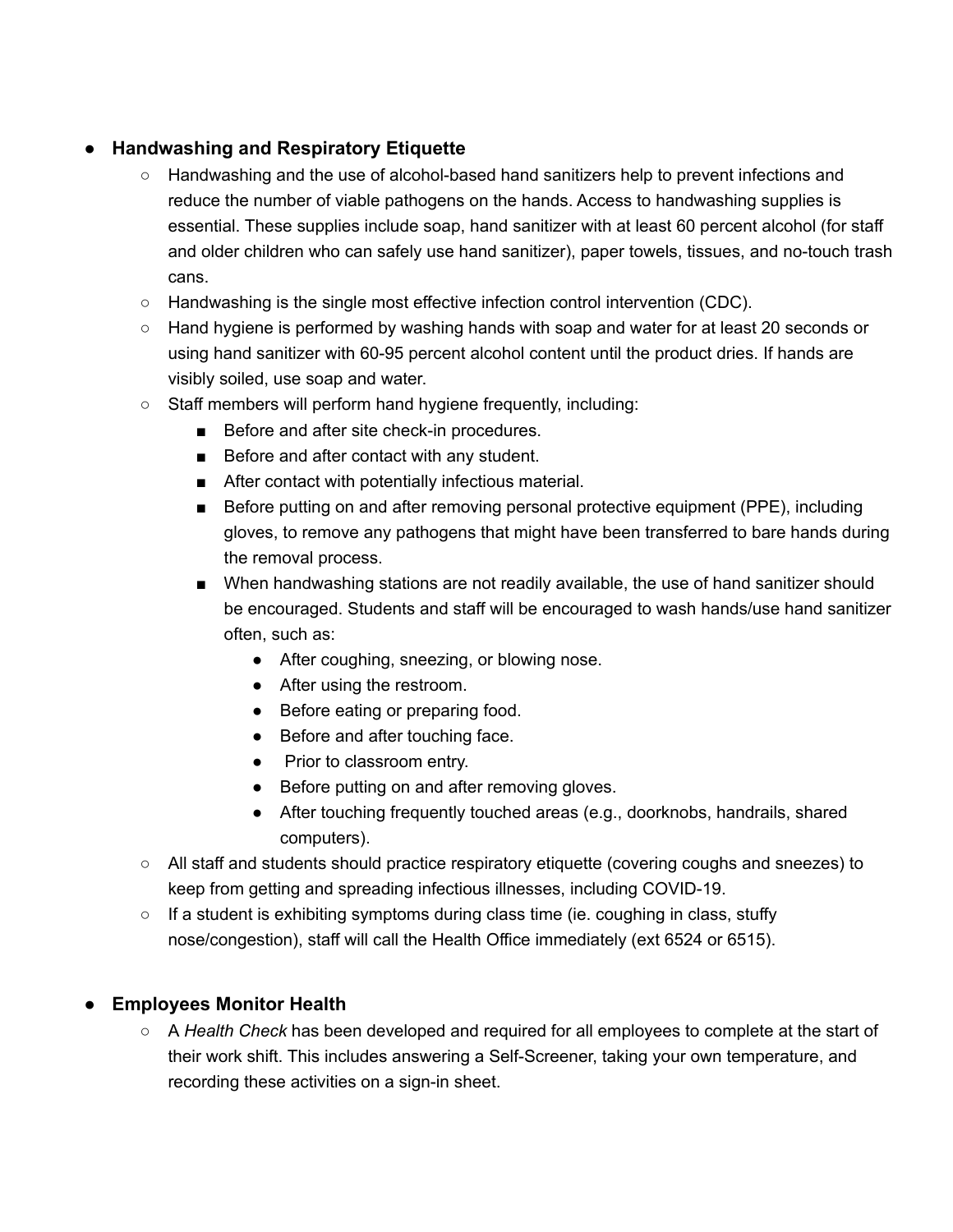- **Temperature** All staff must take their temperature when entering their building. There will be a station to take your temperature at each of the front lobbies with a sheet to log your temperature and the following instructions:
	- Sanitize the handle and activator of the thermometer with alcohol wipe
	- Point the thermometer to the middle of your forehead, about one (1) inch from your skin, and pull the activator
	- Read the temperature on the thermometer
	- Log your name, date, time, and check the temperature box indicating if your temperature is above or below 100.0
	- If your temperature is over 100.0, immediately return to your car and call Stephanie Han at her extension, 702-257-0578, ext. 7282 or at 702-622-9600
- **Self-Screener** The instruction sheet will also have questions that we would like all staff to ask themselves before reporting to work:
	- Do I have a new cough that I cannot attribute to another health condition?
	- Do I have new shortness of breath that I cannot attribute to another health condition?
	- Do you have any of the following symptoms: Fever (100.0°F or higher), chills, repeated shaking with chills, muscle pain, headache, sore throat, or new loss of taste or smell?
	- Have you come into close contact (within 6 feet) with someone who has a confirmed COVID-19 diagnosis in the past 14 days?
	- If you answer YES to any of these questions, please return to your car and call Stephanie Han. 702-257-0578, ext. 7282 or 702-622-9600.

## **● Staff and Students Stay Home when Sick**

- Students, teachers, and staff who have symptoms of infectious illness, such as influenza or COVID-19, should stay home. Staying home when sick with COVID-19 is essential to keep COVID-19 infections out of schools and prevent spread to others.
- Parents/guardians will check students at home to rule out fever and/or signs or symptoms of illness prior to departure from home. Odyssey will provide screening questions for parents.
- Hand sanitizer and wipes are provided in each classroom for staff and student use. Staff will ensure students have approved face coverings prior to entry.
- Odyssey will emphasize to parents they must be available and prepared to pick their child up from Odyssey's campus if needed.
- If students have been exposed to a person who has COVID-19, the parent/guardian must call Odyssey's Health Office to discuss when the student can return to campus.
- $\circ$  If a student has tested positive for COVID-19, the parent/guardian must call Odyssey's Health Office to discuss when the student can return to campus.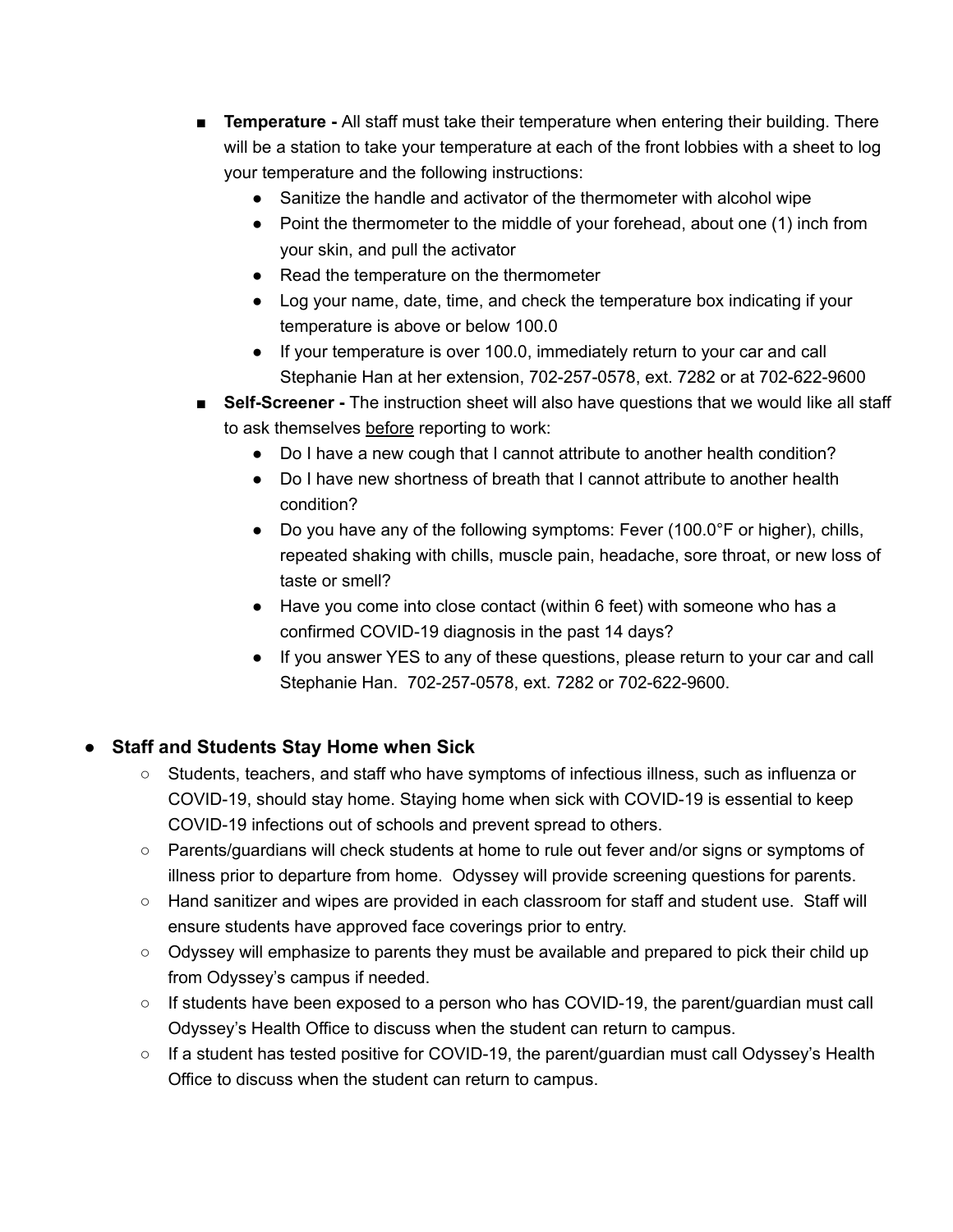- $\circ$  If a student is exhibiting symptoms during class time (ie. coughing in class, stuffy nose/congestion), staff will call the Health Office immediately (ext 6524 or 6515).
- Students will not share supplies. Students will bring their own pencils and headphones, or Odyssey will provide them. All headphones and pencils are *single use,* and the student should take them home or dispose of them before they leave.
- Students should be encouraged to wash or sanitize hands regularly, especially before and after check-in procedures, between classes or activities, and when working with supplies.
- Students will be escorted by staff to the restrooms to ensure there are not too many students in the restroom at any one time.

# **2. How the district or school will implement a regular COVID-19 testing program and respond to positive test results whether identified within or outside of the district school/testing program, including:**

- Reporting positive cases to local health authorities
- Conducting contact tracing
- Ensuring CDC quarantine and isolation guidance is upheld
	- Odyssey Charter School does not sponsor a sports program, choir, theater, band program, activities that involve traveling to other schools or venues outside of the county, or any other extracurricular activity that could lead to forceful or increased exhalation. Because Odyssey does not have these programs, Odyssey did not have to test under Directive 048. Therefore, Odyssey does not require a mandatory testing program.
	- Odyssey will ensure that staff and students have access to testing by providing information on how staff and students can access community COVID-19 testing sites. Odyssey also provides staff with information and instructions on how to access government funded test kits and has COVID-19 home test kits available to staff and students.
	- Odyssey uses layered screening and safety procedures and strategies for lower-risk extracurricular events. Extracurricular activities will be virtual or canceled during times of high community transmission. (For example, community transmission of Omicron was high, so Valentine's Dances were canceled).
	- All student related COVID-19 cases are reported directly to Odyssey's Health Services Department. The School Nurse provides parents with information related to testing and guidance on quarantine and isolation protocols. They also obtain any information related to contact tracing.
	- Odyssey's Health Services Department and School Nurse works with school administration and the Director of Human Resources to collaboratively determine contact tracing related to other students and staff. The student cases of illness and exposure are reported to the Southern Nevada Health District (SNHD): (702) 759-0925 (24 hours), or schoolcovid@snhd.org by the Health Services Department and the staff cases are reported by the Director of Human Resources.
	- Students are required to check in with the Health Services Department prior to returning to campus to ensure that they meet the CDC guidelines on ending quarantine/isolation. The Director of Human Resources will contact staff prior to returning to campus to ensure that they meet the CDC guidelines on ending quarantine/isolation.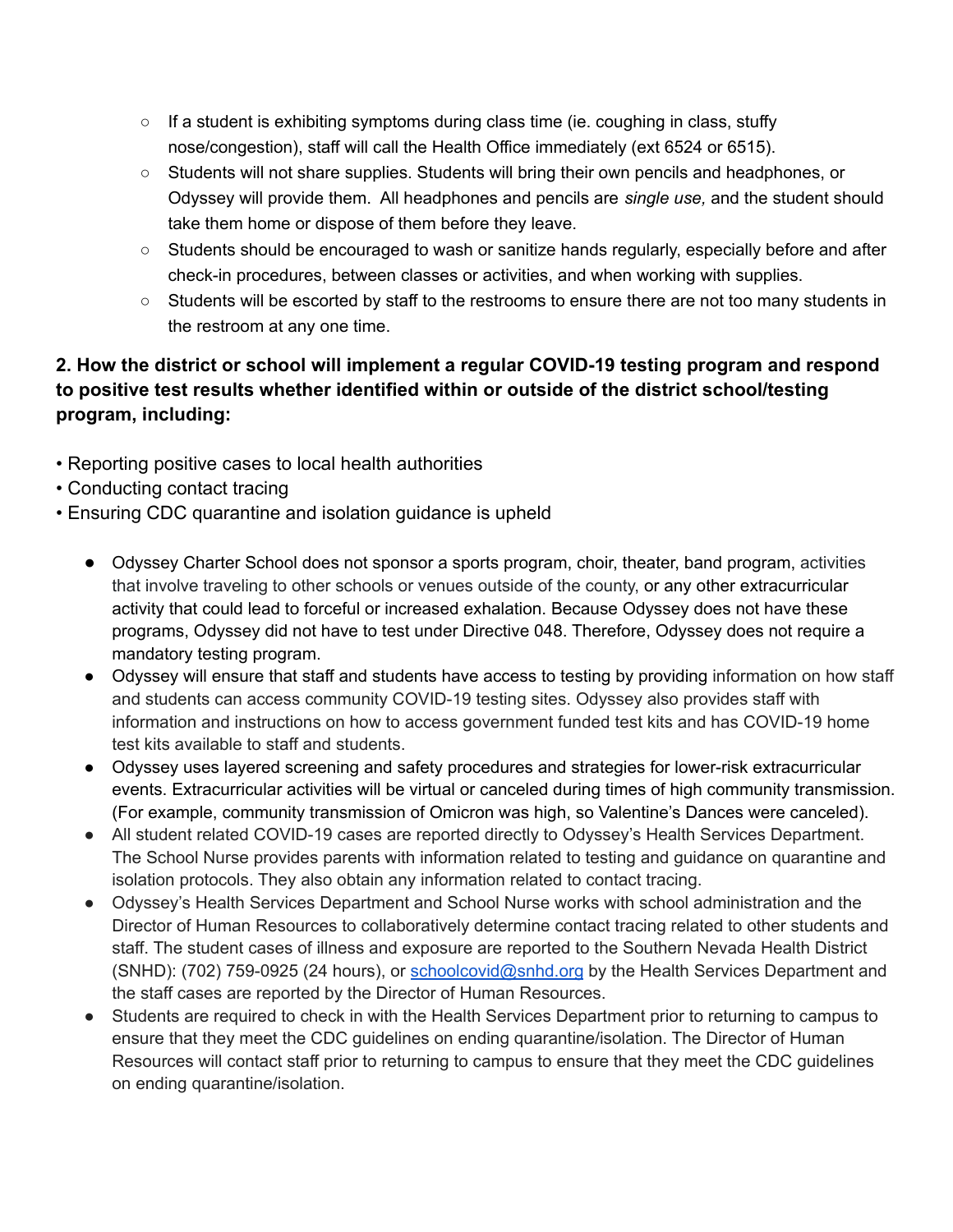### **3. Detecting school-wide outbreaks:**

#### **● Definition of an Outbreak**

- The Council of State and Territorial Epidemiologists, in their August 6, 2021 publication, defines an outbreak as:
	- Multiple cases comprising at least 10% of students, teachers, or staff, within a specified core group\* OR
	- at least three (3) cases within a specified core group\* meeting criteria for a probable or confirmed school-associated COVID-19 case with symptom onset or positive test result within 14 days of each other§; who were not identified as close contacts of each other in another setting (i.e. household) outside of the school setting;
	- AND epidemiologically linked in the school setting or a school-sanctioned extracurricular activity†.
		- $\bullet$  \* A "core group" includes but is not limited to extracurricular activity  $\dagger$ , cohort group, classroom, before/after school care, etc.)
		- $\bullet$   $\dagger$  A school sanctioned extracurricular activity is defined as a voluntary activity sponsored by the school or local education agency (LEA) or an organization sanctioned by the LEA. Extracurricular activities include, but are not limited to, preparation for and involvement in public performances, contests, athletic competitions, demonstrations, displays, and club activities.
		- § For onset, use symptom onset date whenever available. If symptom onset date is unknown or if a case is asymptomatic, use specimen collection date for the first specimen that tested positive. The 14-day period refers to 14 days before the date of first symptom onset or first positive test sample.
- Odyssey will remain in contact with the SNHD in regards to our COVID-19 positive cases and exposures. We will continue to work with them as possible outbreaks are identified.

#### **● Mechanism for outbreak declaration and notification of the outbreak**

○ In the event of an identified outbreak of COVID-19, Odyssey will communicate with stakeholders through emails, Moodle announcements, and our OneCall system.

#### **● Mitigation measures to be in place once an outbreak is declared**

- Odyssey will remain in contact with the SNHD in regards to our COVID-19 positive cases and exposures. We will continue to work with them as possible outbreaks are identified.
- If an outbreak is declared, Odyssey will reinstate our universal masking policy for all staff and students. We will also continue with our current mitigation procedures that include physical distancing, cohorting, ventilation, cleaning and disinfection procedures, hand washing and respiratory etiquette, employee health checks, and having all staff and students remain home when sick. Odyssey's priority is to maintain our current blended model of face to face and online instruction, but should the outbreak continue we will be able to quickly move into providing online only instruction.